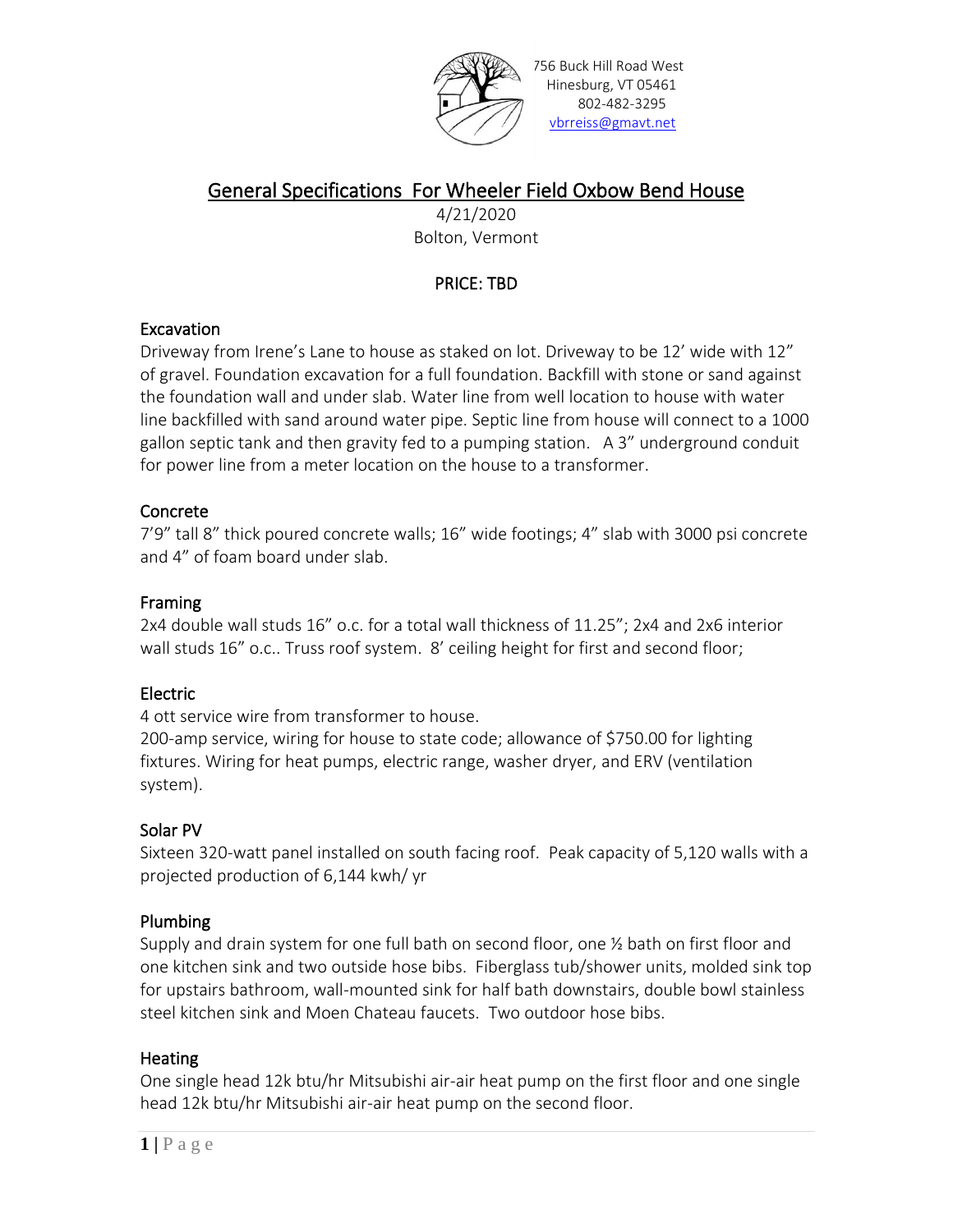

#### Domestic Hot Water

Reheem 50-gallon domestic hot water heat pump, located in the basement.

#### Well/ Water Supply

Water supply will be from a drilled well located on site as noted on the site plan and state approved permit provided by Vermont Building Resources. Connection will be made from the well to mechanical room.

#### Insulation

4" EPS foam under slab; 11.25 " (R-42) of dense pack cellulose in all framed exterior walls; 24" (R-82) of blown in cellulose in attic; all windows and doors foamed in place as well as all penetrations to attic. 3.5" closed cell foam with intumescent paint on basement walls.

#### Exterior Doors and Windows

Paradigm windows as noted on the plans with a combination of awning and casement windows. All windows will have tri-pane glass with low-e coating. Windows will be white exterior and interior and have 4 9/16" pine jambs and standard screens, with sheetrock returns. One Marvin Ultrex basement window. Exterior doors are full glass and ¼ glass Therma-Tru doors as noted on the plans.

#### Exterior Trim

Exterior trim to be pre-primed pine P-5; facia to be 1x 8 P5 pine; corner boards to be 1 x 6, P-5. Soffit to be 3/8 ac plywood. Exterior casing on doors and windows will be 5/4 x 4 P5 pine or similar trim. P5 trim has one coat of finish paint over one coat of exterior primer.

#### Siding

Siding to be Hardie wood/concrete composite clapboard and shingles pre-painted from the factory; reveal for the clapboard siding and shingles will be 5". Shingles will be in the upper gable ends and on the upper gable.

#### Roofing

IKO asphalt shingle roof. Standard color to be selected by owner

#### Interior Doors

Four paneled pine with painted jambs, brushed nickel hinges and allowance of \$330 for interior door hardware.